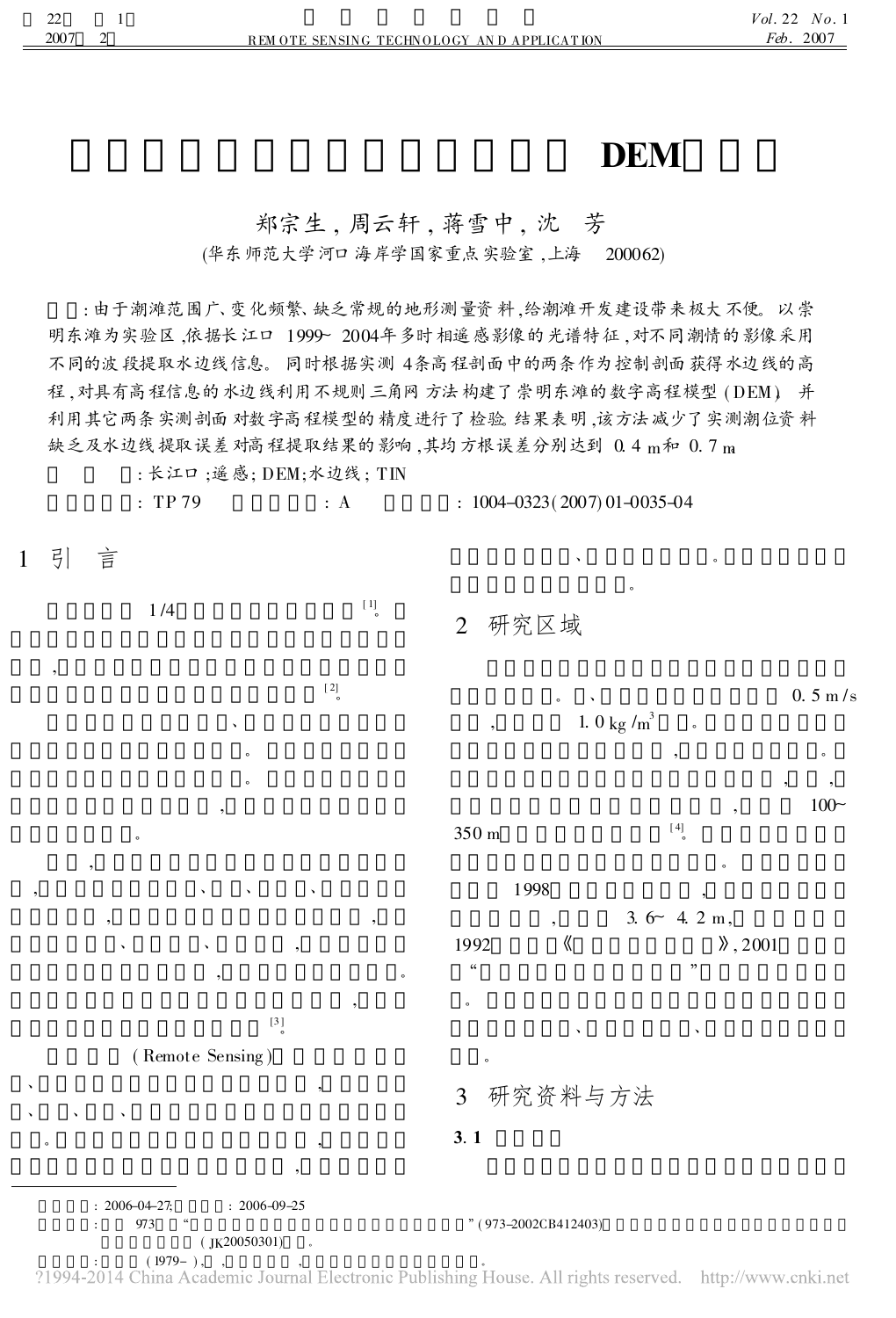, TM ETM , 5 , 1999~ 2004 , 30 m 15 m 2005 9 2 ~ 9 14 RTK 4 , , 。 50 m , 。

## 3. 2

( DEM ) , ,  $\left[5,6\right]$ , 。









Fig. 1 Process of waterl ine delineation and DEM construction

,

3. 2. 1 水边线提取方法

,

,

 $TM1-TM3$ 



TM7



2

Fig. 2 Spectral signatures of diff erent bands



TM5



 $\rm II$  .  $\rm III$ 

 $\rm III$ 



0. 9882。

,

,  $\,$ 

 $L1$   $\sim$   $L3$  3,  $\qquad \qquad$  II  $L2$   $L5$  4

140

 $\frac{1}{2} \frac{1}{2} \frac{1}{2} \frac{1}{2} \frac{1}{2} \frac{1}{2} \frac{1}{2} \frac{1}{2} \frac{1}{2} \frac{1}{2} \frac{1}{2} \frac{1}{2} \frac{1}{2} \frac{1}{2} \frac{1}{2} \frac{1}{2} \frac{1}{2} \frac{1}{2} \frac{1}{2} \frac{1}{2} \frac{1}{2} \frac{1}{2} \frac{1}{2} \frac{1}{2} \frac{1}{2} \frac{1}{2} \frac{1}{2} \frac{1}{2} \frac{1}{2} \frac{1}{2} \frac{1}{2} \frac{$ 

。

4。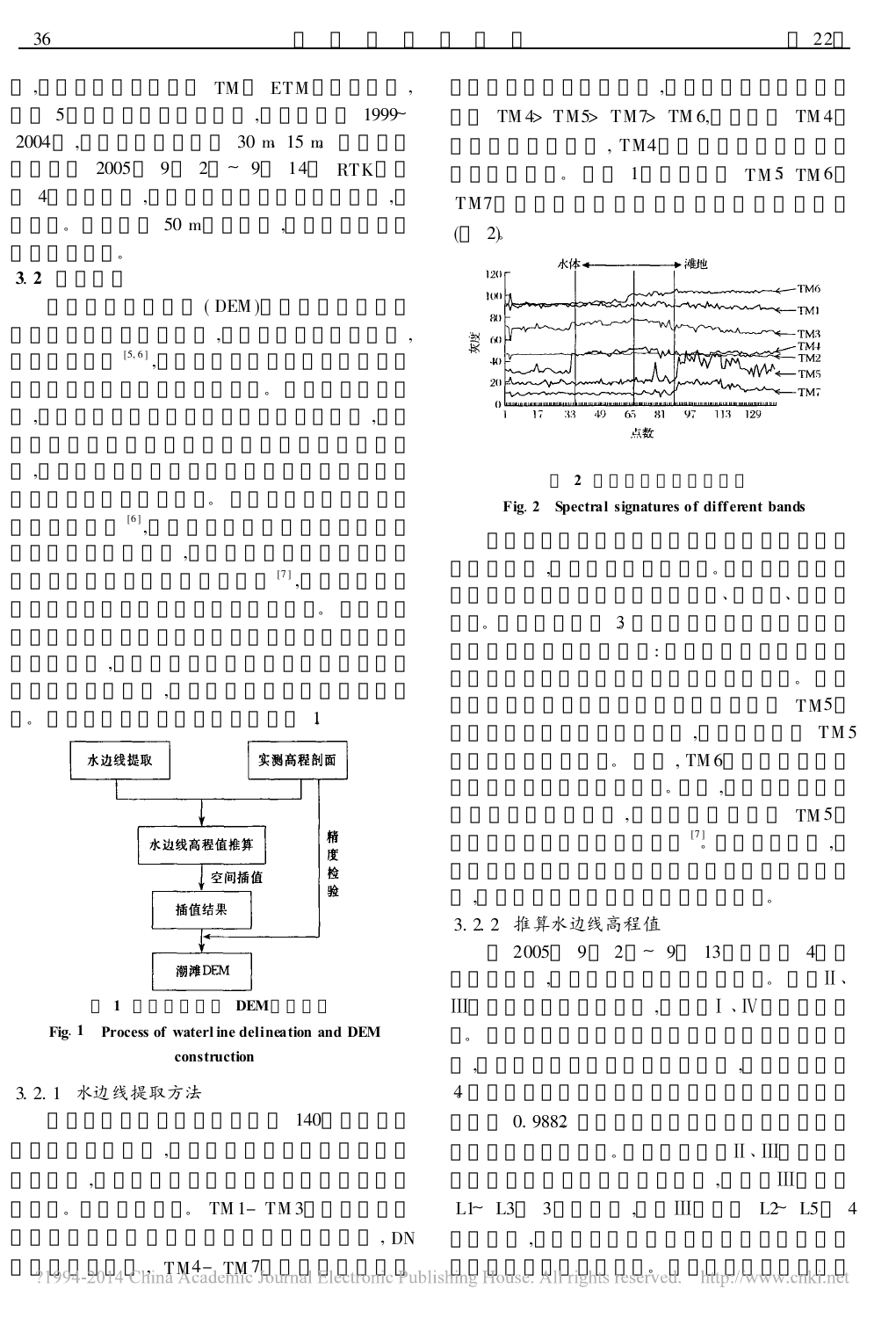





4





2 II . III

2:



3. 2. 3 水边线高程插值

ted Irregular Netw ork) , TIN

 $(TIN, Triangula-$ 

, 。



,



[8 ] 。



 $\sum_{i=1}^{n}$  and  $\sum_{i=1}^{n}$   $\sum_{i=1}^{n}$   $\sum_{i=1}^{n}$   $\sum_{i=1}^{n}$   $\sum_{i=1}^{n}$   $\sum_{i=1}^{n}$   $\sum_{i=1}^{n}$   $\sum_{i=1}^{n}$   $\sum_{i=1}^{n}$   $\sum_{i=1}^{n}$   $\sum_{i=1}^{n}$   $\sum_{i=1}^{n}$   $\sum_{i=1}^{n}$   $\sum_{i=1}^{n}$   $\sum_{i=1}^{n}$   $\sum_{i=1}^{$ hef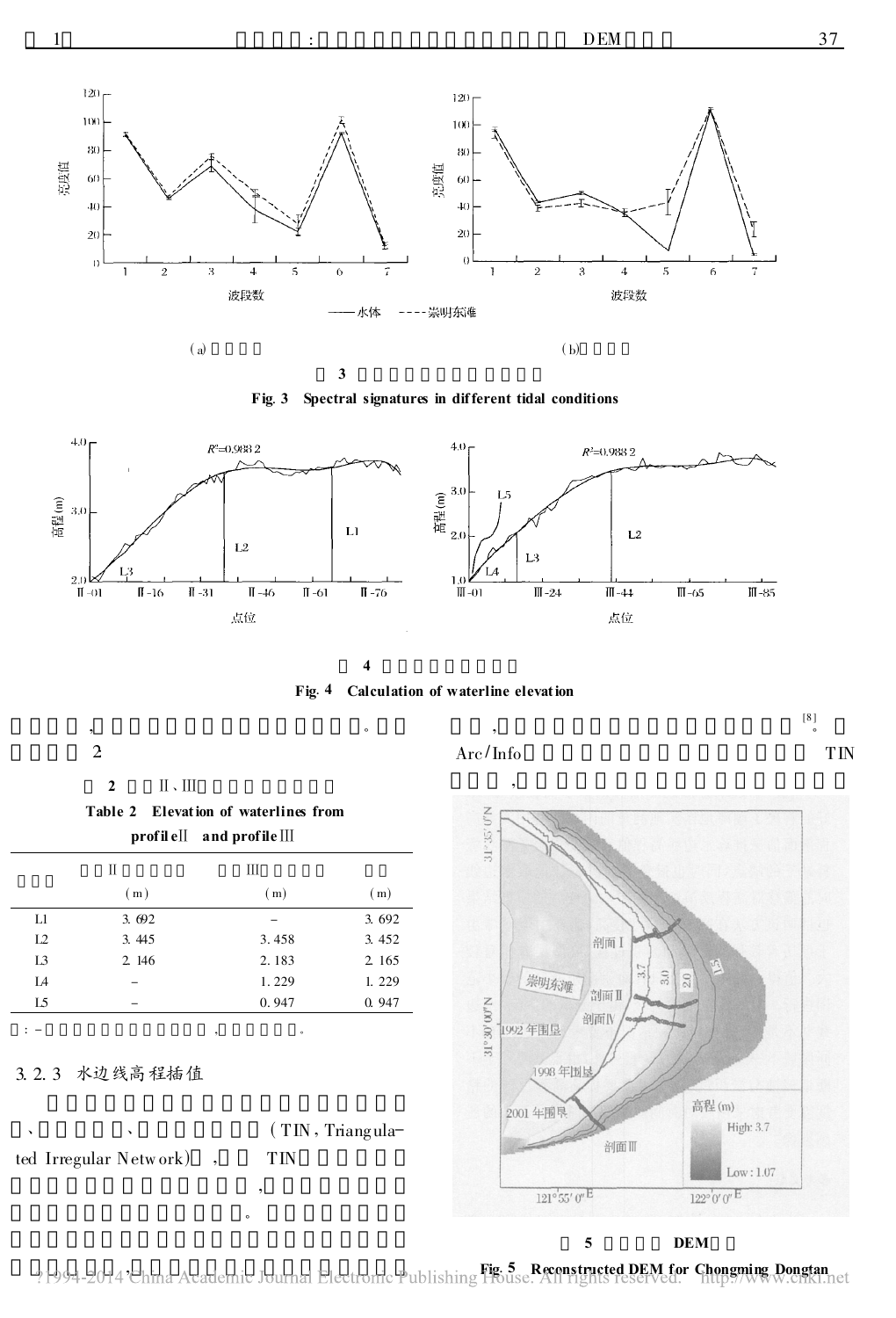( Spatial Analysis) 3D ( 3D Analysis)

。

,



Ⅰ 、Ⅳ DEM , Ⅰ 0. 7 m,  $W = 0.4 \text{ m}(-6)$  $\begin{array}{ccc} 6 & & \end{array}$  I

, , where  $\alpha$  is the contract of  $\alpha$ 



。

。 , , ,



 $[2]$ 

5 结 语

。

。

:

,

,

Research, 1996, 16( 15): 1909-1926.

[J].  $, 1990, 12(6)$ : 741-748.

[ 3] Prit chard D, Hogg A J, Roberts W. Morphological M odelling of Int ertidal M ud flats: The Role of Cross-shore Tidal Currents[ J]. Continent al Shelf Res earch, 2002, 22 1887-1895.

。

6a I -41

,

,

。

,

[ 4] , , , .

#### [J]. 2003, 12(1): 17-22.

 $($  94 )

- [5] Chen L C, Rau J Y. Detection of Shoreline Changes for Tideland Areas Using Multi-temporal Satellite Images [J]. In ternational Journal of Remote Sensing, 1998, 19(17): 3383-3397.
- [6] Mason D C, Davenport I J, Flather R A, et al. A Sensitivity Analysis of the Waterline Method of Constructing A DEM Model for Intertidal Area In ERS SAR Scene of Eastern England [J]. Estuarin e, Coastal and Sh elf Sci ence, 2001, 53: 759-778.
- [7 ] Joo-Hyung Ryu, Joong-Sun Won, Kyung Duck Min. Waterline Extraction from Landsat TM Data in A Tidal Flat: A Case Study in Gomso Bay, Korea [ J]. Remote Sensing of Environment, 2002, 28 442-456.

$$
[8] \qquad , \qquad , \qquad , \qquad - \qquad . \qquad [M].
$$
  
: \qquad , 2001.

[1] Shi Z, Chen J Y. Morphodynamics and Sediment Dynamics on In tertidal Mudflatsin China ( 1961~ 1994) [ J]. Continental Sh elf

。 , ,

,

 $\,$ ,

?1994-2014 China Academic Journal Electronic Publishing House. All rights reserved. http://www.cnki.net

, , 。 Ⅳ

,

,

 $\overline{\phantom{a}}$  , and the set of  $\overline{\phantom{a}}$  , and the set of  $\overline{\phantom{a}}$  , and the set of  $\overline{\phantom{a}}$